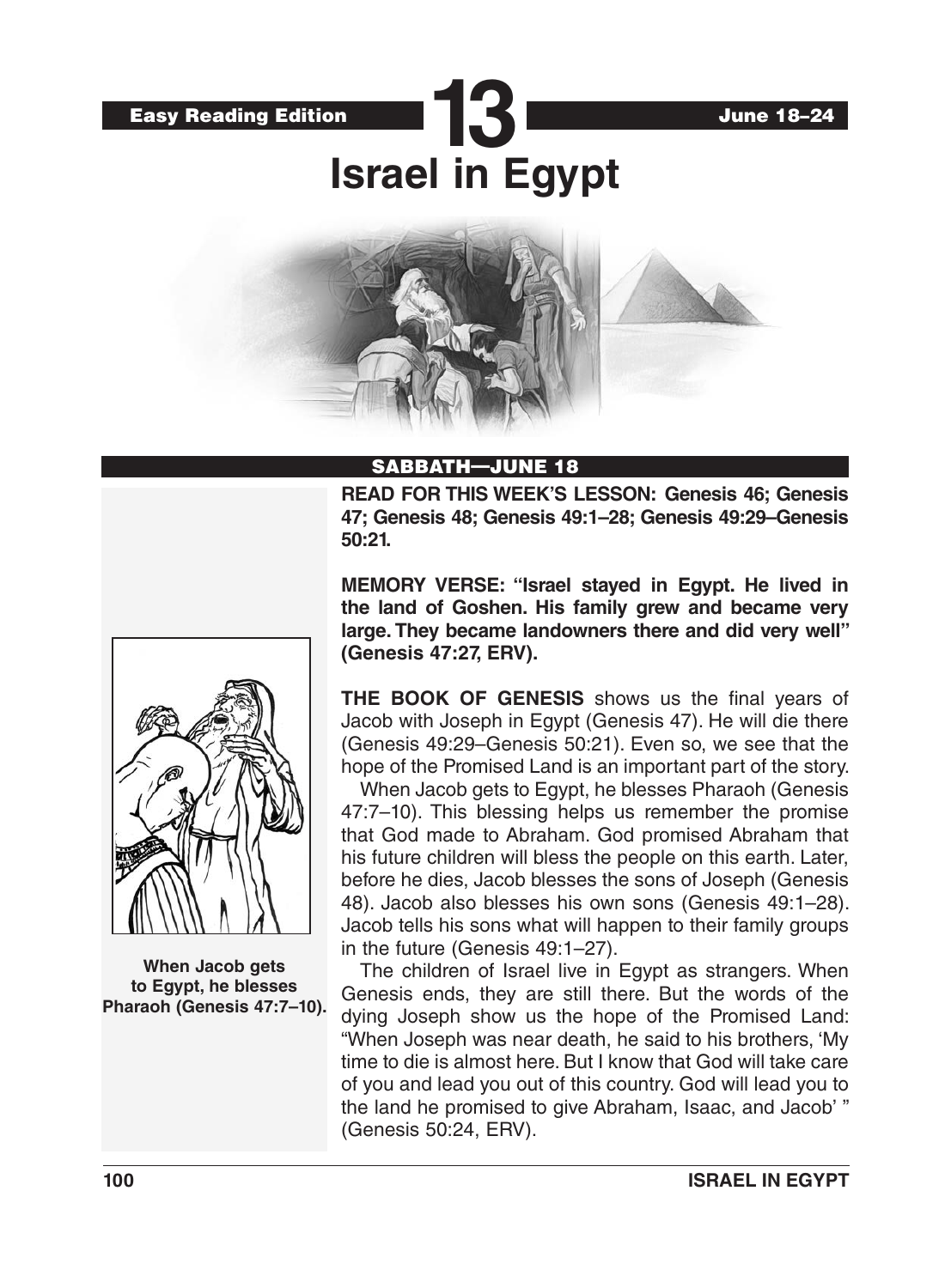#### SUNDAY—JUNE 19 Lesson 13

#### **JACOB TRAVELS TO JOSEPH (Genesis 46)**

### **Read the story in Genesis 46 about Jacob leaving Canaan. What important Bible truths does this story show us?**

When Jacob leaves Canaan, he is filled with hope. He will no longer be hungry. Better than that, his son Joseph is alive! For sure, this good news makes Jacob, an old man, feel strong enough to travel to Egypt.

This story helps us remember the experience of Abraham. Abraham traveled to Canaan, the Promised Land. Jacob is leaving Canaan, the Promised Land. But we see in both stories the same promise from God. God will give Jacob many future children. These children will become a mighty people (Genesis 46:3; compare with Genesis 12:2). Also, God tells Jacob " 'Do not fear' " (Genesis 46:3, NKJV). God said the same thing to Abraham (Genesis 15:1). Then God makes both men a promise about future glory.

Next, we read a list of all the names of the children of Israel who went to Egypt, including his daughters (Genesis 46:7). This list helps us remember God's promise to Abraham that he will have many children. The number of the children of Israel is 70. This number also includes Joseph and his two sons. The number 70 in the Bible shows us that something is complete or total. So, all Israel goes to Egypt. The number 70 also helps us remember the 70 family groups in Genesis 10. This connection helps us see that the future of all people depends on the journey of Jacob to Egypt. Later, we will see this idea again when Jesus dies on the cross for all people everywhere.

This idea helps us to see that the stories in Genesis are more than interesting stories. They are written down to show us important spiritual truths. They are part of the history of the plan of God to save us. And not only us, but also as many people as possible on this planet.

**"The Jews and other people are alike. The same Lord is Lord of all people. He richly blesses all who call out to him. The holy writings say, 'Everyone who calls out to the Lord will be saved' " (Romans 10:12, 13, WE). How do Paul's words show us that the Good News about Jesus is for everyone? Also, how should we work together as one church to share the Good News with other people?**



**The number 70 in the Bible shows us that something is complete or total.**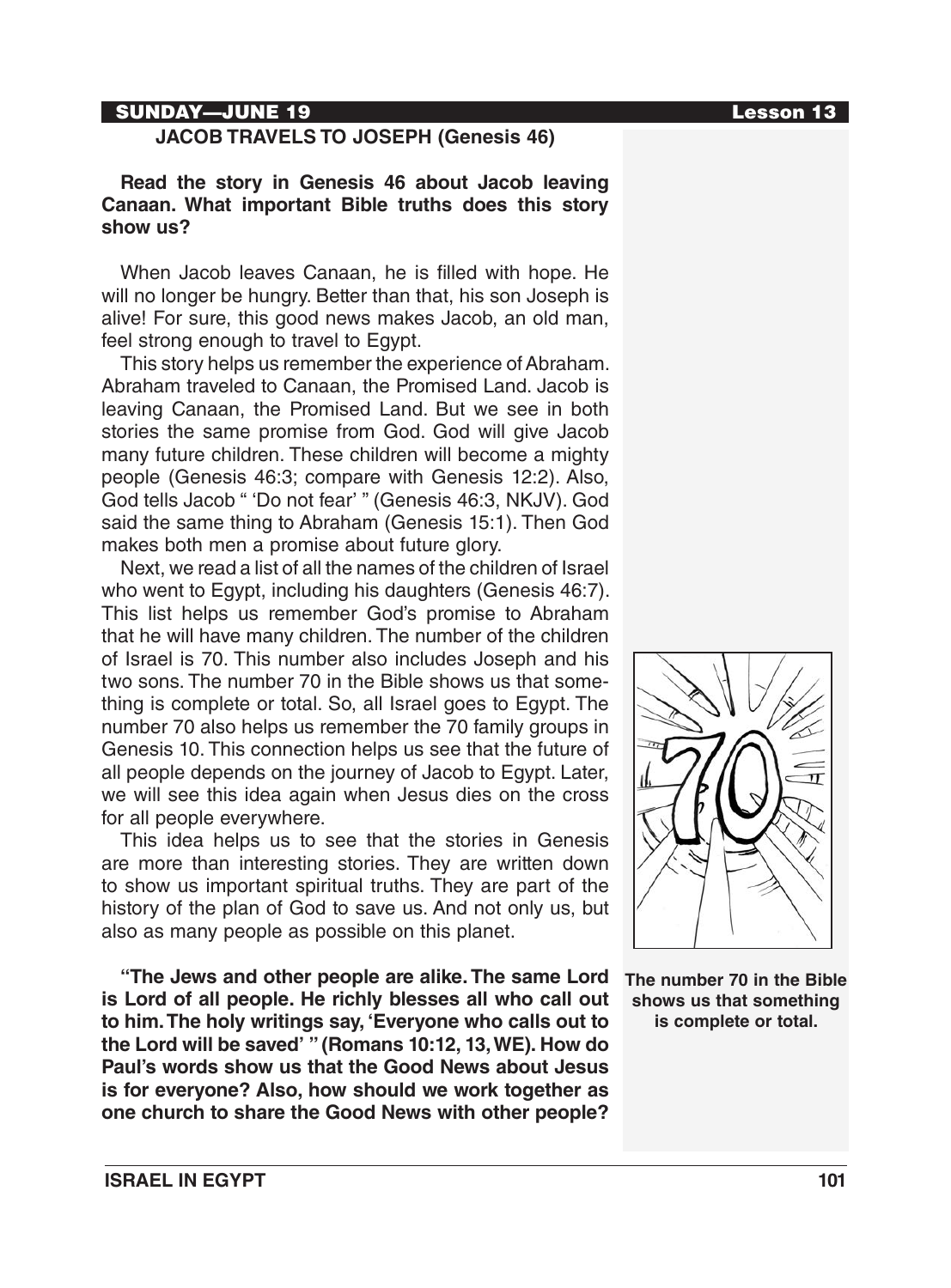**Pharaoh suggests that the brothers may serve him as the chief shepherds of his own flocks (Genesis 47:6).**

#### Lesson 13 MONDAY—JUNE 20

## **JACOB SETTLES IN EGYPT (Genesis 47)**

God gives Jacob dreams (Genesis 46:2). In the dreams, the Lord commands Jacob to leave the Promised Land for Egypt. Later, Egypt will become a word picture for the one place on earth that the people of God do not want to go to (Deuteronomy 17:16).

## **Read the story in Genesis 47. What spiritual rules and Bible truths do we find in this story?**

"Joseph brings five of his brothers to visit Pharaoh, king of Egypt. Pharaoh will give the brothers land for their future home. Pharaoh is happy to give the brothers of Joseph important jobs in his government if they wish. But Joseph is loyal to God. So, he wants to protect his brothers from life at the palace of Pharaoh. There are many things there that can lead a person to sin. So, Joseph tells his brothers to tell Pharaoh about their jobs. The brothers of Joseph obey his advice. They also are careful to say that they are only visiting Egypt. They plan to live in Egypt only a short time. They want the king to know they can leave anytime. That way, they can leave anytime they choose. The king gives the men a home in the land of Goshen. This land is the best part of Egypt."—Ellen G. White, *Patriarchs and Prophets*, page 233, adapted.

Pharaoh asks the brothers how they earn money (Genesis 47:3). Pharaoh also is interested in giving them work to do. He suggests that the brothers may serve him as the chief shepherds of his own flocks (Genesis 47:6).

Next, Jacob stands in front of Pharaoh. Pharaoh is a very powerful man. Jacob is a stranger in the land of Egypt. But Jacob blesses the leader of Egypt anyway (Genesis 47:7). Why does that happen?

Genesis 47:7 gives us a hint: "Then Joseph brought his father Jacob to Pharaoh" (NLV). The verb "brought" is "**'amad lifney**" in the Hebrew language. In the Bible, this verb is used to show us priests, or religious leaders. When we remember that Pharaoh also is a chief priest in Egypt, then we start to understand why Jacob blesses Pharaoh. As a priest of God, Jacob stands high above the most important high priest in Egypt and above Pharaoh himself.

**We "are priests to your king. You are a holy nation. You are God's very own people" (1 Peter 2:9, WE). Why must we always remember this important Bible truth?**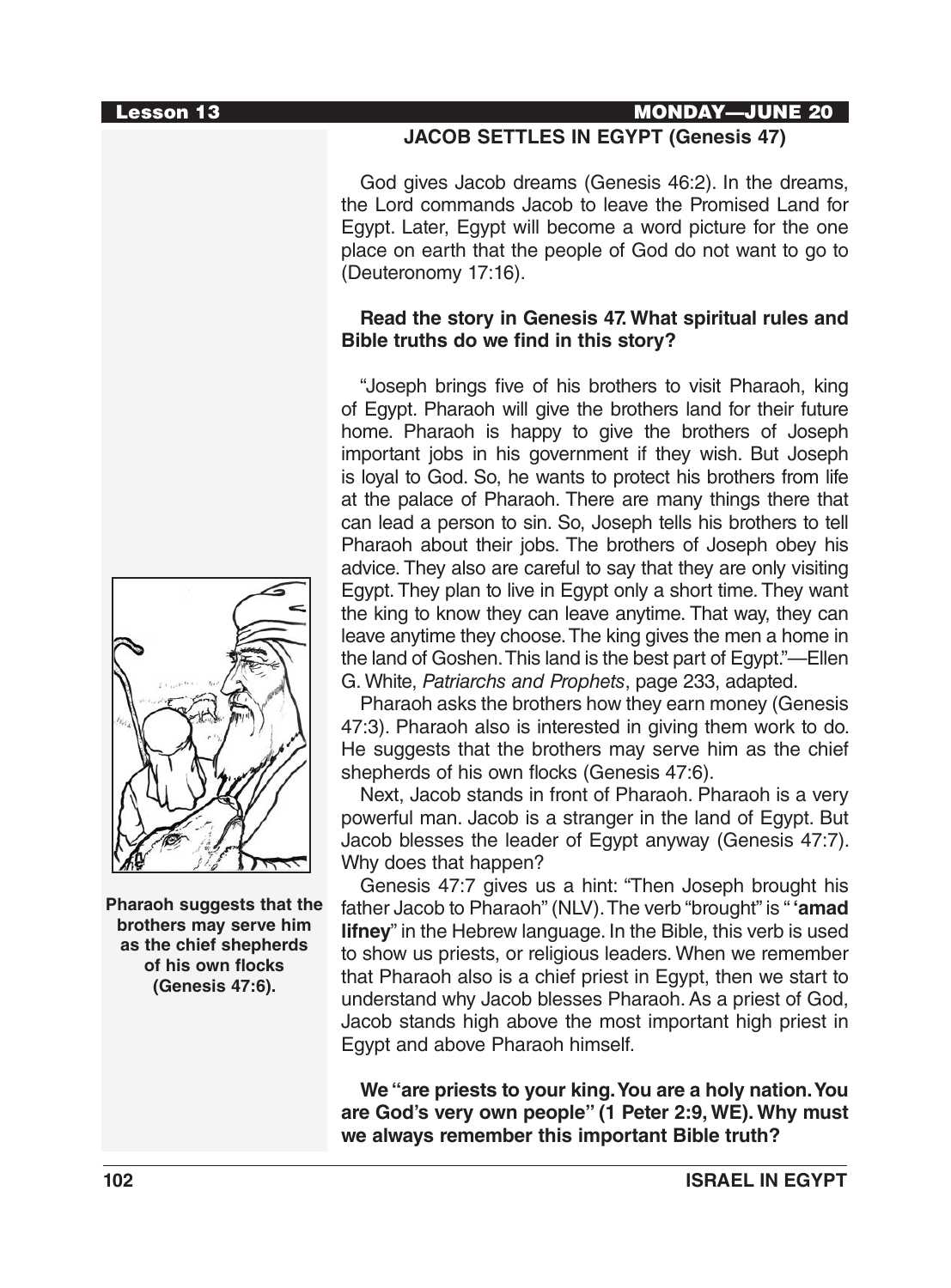## TUESDAY—JUNE 21 Lesson 13

### **JACOB BLESSES THE SONS OF JOSEPH (Genesis 48)**

Jacob will die soon. At this time, he remembers his trip to Bethel (Genesis 35:1–15). There, God gives Jacob the promise again of Canaan. This land will belong to Jacob and his future children forever (Genesis 17:8). The hope of the Promised Land comforts Jacob. Then Jacob blesses the two sons of Joseph.

### **Read the story in Genesis 48. Why does Jacob bless the two sons of Joseph in this story and not his other grandsons?**

Manasseh and Ephraim are the only grandsons that Jacob blesses. This blessing names Manasseh and Ephraim as sons of Jacob, and not as grandsons (Genesis 48:5). Manasseh was born first and Ephraim second. The blessing of Jacob shows that the family group of Ephraim will be stronger than the family group of Manasseh. At the same time, we see that the blessing is really about Joseph (Genesis 48:15).

The blessing shows that God keeps His promises to His people. God always kept His promises in the past. God will keep them in the future. Jacob talks about the God of Abraham and Isaac (Genesis 48:15). God gave them food and protected them. This same God saved Jacob out of all his troubles (Genesis 48:16). Jacob also remembers at this time his fight at night with the God of Bethel (Genesis 31:13; Genesis 32:29). There, God changed the name of Jacob to Israel (Genesis 32:26–29).

All these experiences show us how God changes evil into good. Jacob shows his hope that God will take care of his grandsons, just as He took care of Jacob and Joseph in the past. Jacob also thinks about the future when his future children will go back to Canaan. This thought gives him hope. We see this hope when Jacob talks about Shechem (Genesis 48:22). Shechem is special in the history of Israel. Jacob bought land there (Genesis 33:19). Joseph's bones also will be buried there (Joshua 24:32). Later, the Promised Land will be divided at Shechem and given to the family groups of Israel (Joshua 24:1).

**Read Acts 3:25, 26. As we see from these verses, how does Peter show that God keeps His promise in Genesis 12:3? How have we also gotten this blessing?**



**Jacob shows his hope that God will take care of his grandsons, just as He took care of Jacob and Joseph in the past.**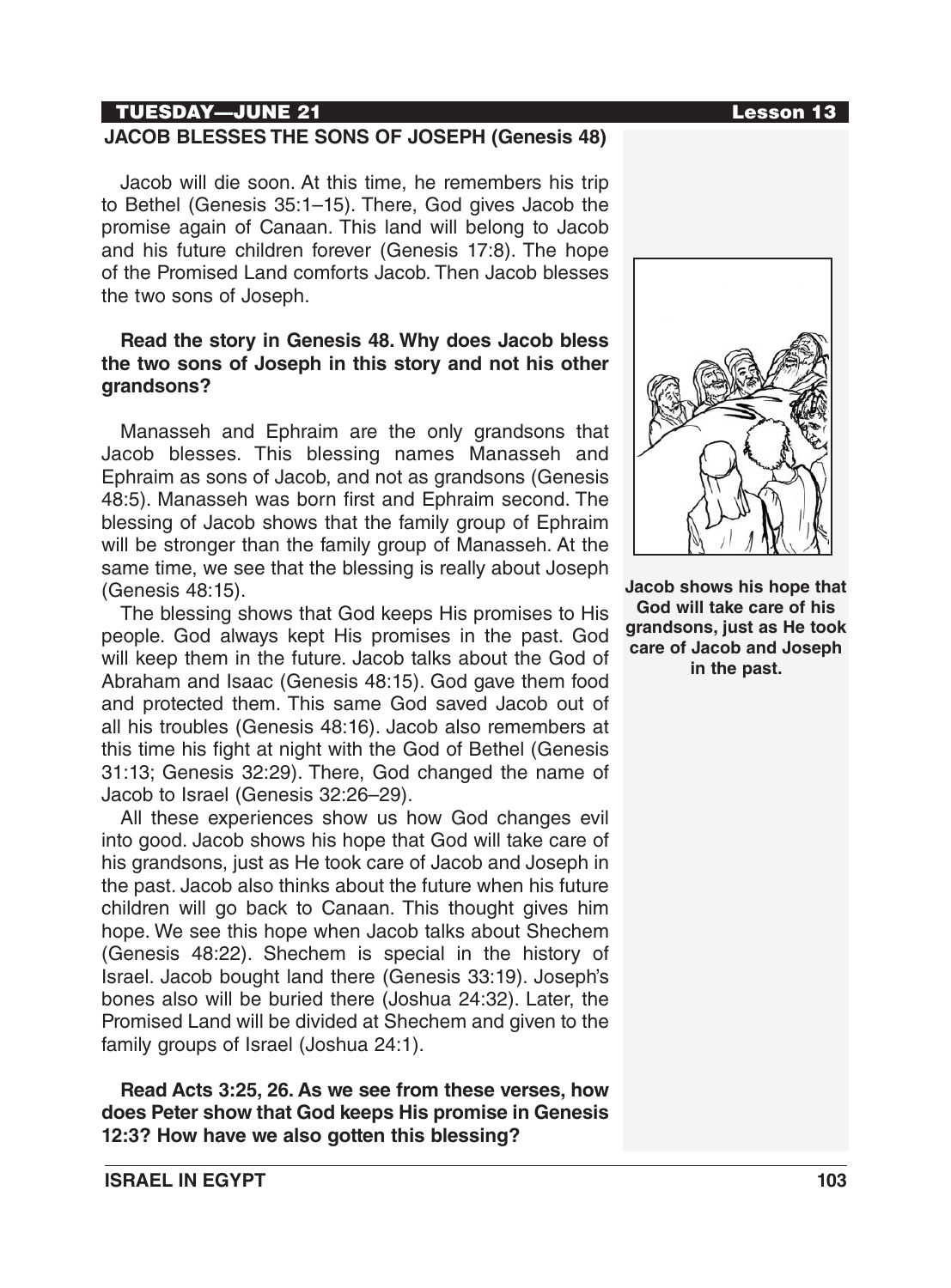## Lesson 13 WEDNESDAY—JUNE 22

**JACOB BLESSES HIS SONS (Genesis 49:1–28)**

### **Read about the blessings in Genesis 49:1–28. Why does Jacob bless his sons? What spiritual truth do these blessings show us?**

The blessings show the future history of the 12 family groups of Israel. At the same time, the blessings also are about Jacob's hope in the coming Savior. We see this hope in the first words of Jacob: " 'in the future' " (Genesis 49:1, ERV) or " in days to come' " (Genesis 49:1, NIrV). These words show us that Jacob is talking about the coming of the promised Savior-King (Isaiah 2:2; Daniel 10:14).

Then Jacob talks about the experiences of the future family group of each of his sons. These experiences show us the personality of each son and what their future children will do. God knows what we will do before we do it. That knowledge is not the same thing as His making us do it.

## **Read Genesis 49:8–12. What special message about the future do we see in these verses? Why is this message so important?**

God knows the future. So, God arranged for the future Savior to be born from the family line of Judah (Genesis 49:8–12). The lion is Judah's symbol, because this tribe leads Israel (Genesis 49:9). This lion is a word picture for royalty and praise. King David will come from the family line of Judah. Shiloh will come from this line, too. Shiloh is the One who will bring "shalom," or peace (Isaiah 9:6, 7). The people shall obey Him (Genesis 49:10).

For a long time, the Jews have believed that this special message shows the coming Savior. Christians believe that this special message shows us Jesus. When He comes, " 'many people will obey and serve him' " (Genesis 49:10, ERV). This special message helps us see this New Testament promise: "Every person will bow down to honor the name of Jesus" (Philippians 2:10, ERV).

As Ellen G. White writes: "The lion is the king of the forest. So, he is an excellent word picture for the family group of Judah. David came from this family line. The Son of David is Shiloh. Shiloh is the real Lion of the family group of Judah. All people shall bow down to Him in the end. Everyone will worship Him."—*Patriarchs and Prophets*, page 236, adapted.



**"The lion is the king of the forest. So, he is an excellent word picture for the family group of Judah."**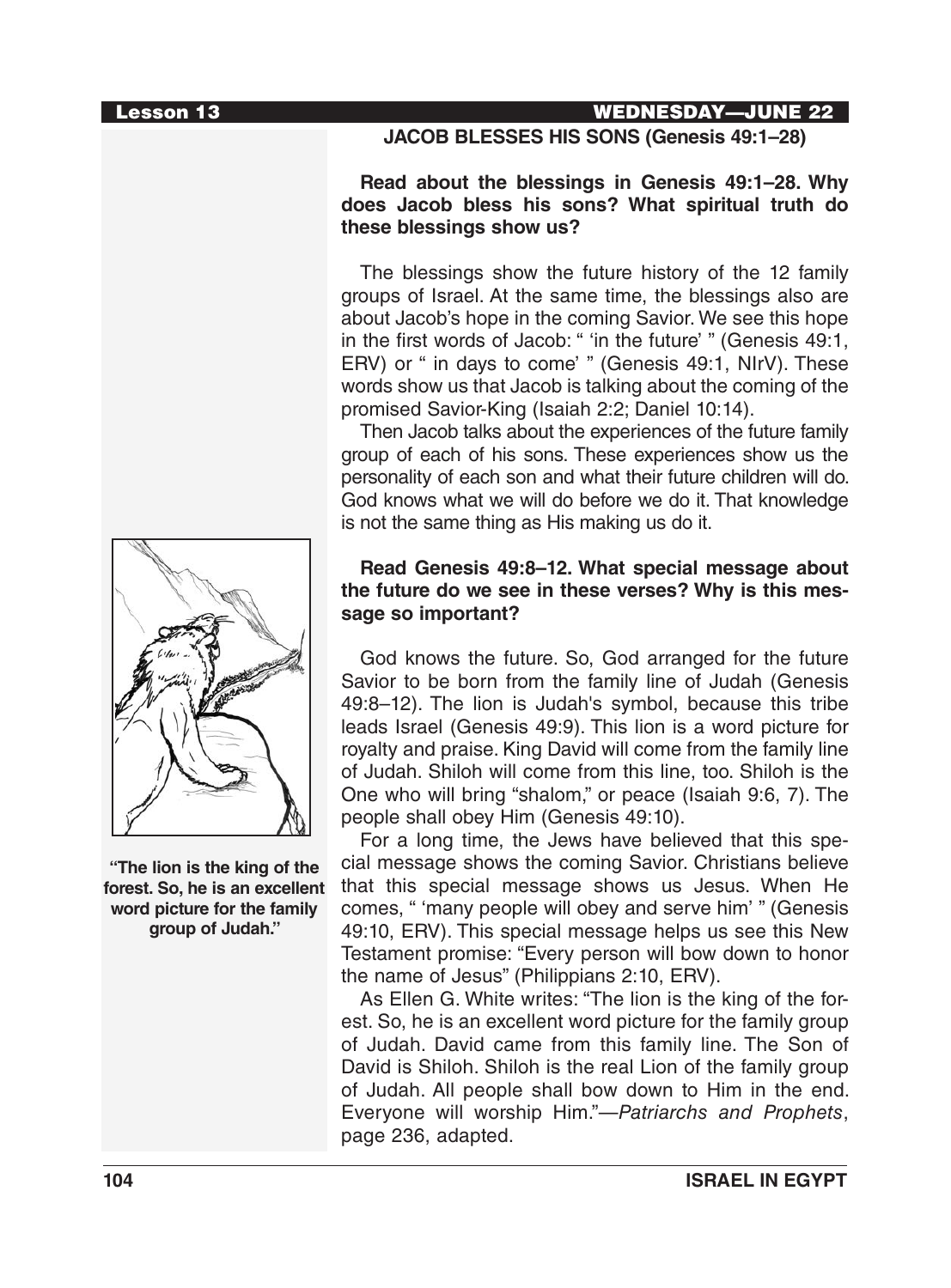#### THURSDAY—JUNE 23

## **HOPING FOR THE PROMISED LAND (Genesis 49:29–Genesis 50:21)**

**What important ideas about hope do we see at the end of Genesis? For the answer, read Genesis 49:29– Genesis 50:21.**

The end of Genesis has three parts. Each of these three parts fills us with hope.

First, we see the hope that the children of Israel will go back to the Promised Land someday. When Jacob and Joseph die, we remember the Promised Land. When Jacob finishes blessing his sons (Genesis 49:28), Jacob commands his sons to bury him in Canaan. Jacob wants to be buried in the cave of Machpelah. There, Abraham and Sarah are buried (Genesis 49:29–31). So, Jacob's sons travel to Canaan to bury Jacob. This story shows us the time when Israel will leave Egypt several hundreds of years later.

Second, we see the hope that God will turn evil into good. After Jacob dies and is buried, the brothers of Joseph are worried about their future. They are afraid that Joseph will now try to punish them for the wrong they did to him. The brothers come to Joseph. They bow down in front of him. They are ready to be his servants (Genesis 50:18). Their bowing to Joseph helps us remember again Joseph's dreams. Joseph tells his brothers not to be afraid (Genesis 50:19). Yes, Joseph's brothers did evil to him. But God let the evil happen and brought something good from it (Genesis 50:20; read also Genesis 50:19–21; compare with Genesis 45:5, 7–9). That is, God is always in control of everything that happens. None of our mistakes can stop His plans.

The third hope we see is that God will save sinners who turn to Him. The story about the death of Joseph shows us this Bible truth. Joseph does not command his people to bury his bones in Egypt. He tells his people to remember the time when God will lead them out of Egypt. Joseph says, " 'Promise me that you will carry my bones with you when God leads you out of Egypt' " (Genesis 50:25, ERV). Hundreds of years later, the Israelites keep their promise to Joseph (Exodus 13:19). They carry Joseph's bones to Canaan. Canaan is a word picture for our biggest hope of all: the New Jerusalem on a new earth.

**Read Revelation 21:1–4. How do these verses show us the biggest and best hope that we have?**



**The sons of Jacob travel to Canaan to bury Jacob.**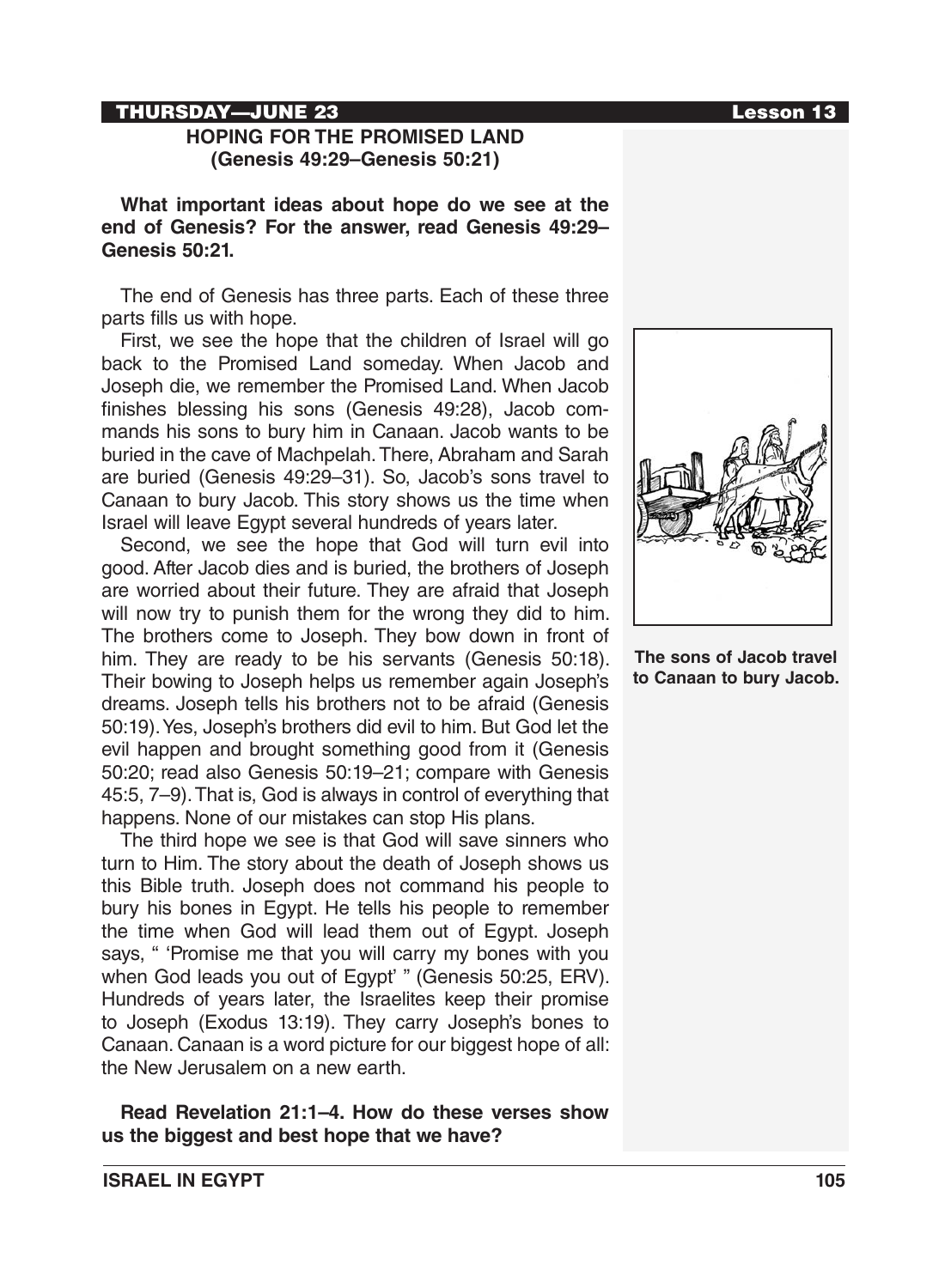#### Lesson 13 FRIDAY—JUNE 24

**ADDITIONAL THOUGHT:** Read Ellen G. White, "Joseph and His Brothers," in *Patriarchs and Prophets*, pages 233–240.

"The life of Joseph shows us the life of Jesus Christ. The brothers of Joseph are jealous of Joseph. So, they sell him as a slave. They hope to stop him from becoming more important than they are. When Joseph is carried to Egypt, the brothers feel that his dreams will not trouble them anymore. They believe they have stopped his dreams from ever happening. But God is in control. Remember Joseph's dreams that his brothers would bow to him? Joseph's brothers try to stop Joseph by selling him as a slave. God causes good things to happen from the evil behavior of the brothers. Joseph is now the leader and his brothers bow to him. So Joseph's dreams come true. In the same way, the Jewish priests, or religious leaders, are jealous of Jesus. They fear that Jesus will turn the attention of the people away from them to Himself. So, they kill Jesus to stop Him from becoming King. But God causes good to come from the evil behavior of the religious leaders.

"In Egypt, Joseph becomes a savior to the family of his father. But this surprising news does not remove the guilt of his brothers. In the same way, the enemies of Jesus put Him to death. But the death of Jesus makes Him the Savior of all humans. He is the King of the whole earth. But this Bible truth does not remove the guilt of his killers or make their crime right."—Ellen G. White, *Patriarchs and Prophets*, page 239, adapted.

# **DISCUSSION QUESTIONS:**

1 When Jacob dies, Joseph's brothers fear that Joseph will punish them for the wrong they did to him in the past. How does Joseph answer his brothers when they come to him with their fears? What does the answer of Joseph teach us about why we need to forgive the guilty?

2 What other connections do you see between Joseph and Jesus?

3 Think some more about this idea: God knows the future. At the same time, we are free to make our choices. How do we understand these two different ideas? That is, can both of these ideas be correct at the same time? Explain.



**"The enemies of Jesus put Him to death. But the death of Jesus makes Him the Savior of all humans."**